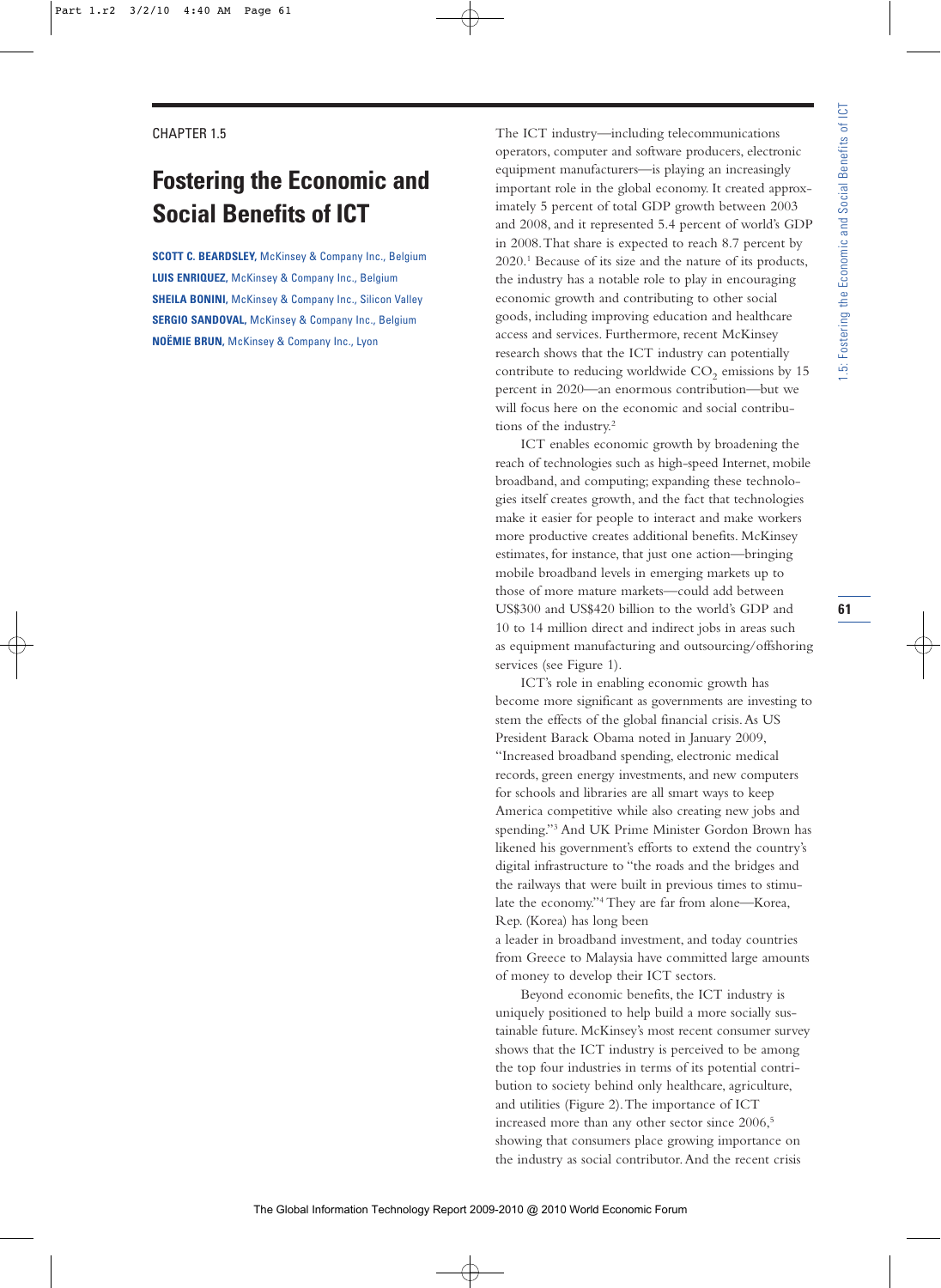# **Figure 1: Economic effects of leveling out mobile broadband penetration (top-down estimates)**



Source: McKinsey & Company analysis.

Note: The figure shows absolute increases in each region. Assumptions are that mobile broadband reaches February 2009 levels of fixed broadband penetration in Western Europe (54 percent); an increase of 10 percent in broadband penetration leads to a 0.5 percent increase in GDP; employment elasticity of 0.5 percent.

5: Fostering the Economic and Social Benefits of ICT

has put even more pressure on all industries, ICT included.When one considers that no other industry in the world can reach out to over 4 billion mobile phone owners almost instantaneously,<sup>6</sup> or that 422 million households worldwide were connected to the Internet at the end of 2009,<sup>7</sup> this importance is hardly surprising.

Governments have also realized that ICT can offer social benefits, so they have started large programs to improve the level of health, education, and government services they offer to their citizens. For example, as we will explore later in greater depth, ICT is making an important contribution to health delivery: doctors can directly access their patients' medical records from anywhere.

Creating these economic and social benefits will require not only large investments and commitment from different stakeholders but also changes to existing regulatory frameworks, compromises between governments and industries, and strong public engagement. This chapter will detail how ICT drives growth, discuss the economic and social benefits it can create, and suggest some steps stakeholders should take to fully reap them.

### **Investing in ICT to drive economic sustainability**

Countries have started to invest in ICT because they know that the sector can have a substantial positive impact on social and economic sustainability. Investing in ICT is a key driver of economic development for emerging and developed markets alike. Figure 3 shows

the correlation between ICT readiness—the availability of broadband, computers, and software in a country and competitiveness*.* The countries with the mostadvanced ICT sectors present the highest levels of competitiveness, suggesting that having a country enabled by ICT improves the overall performance of its economy in the long run.

In fact, investing in ICT can help countries increase their annual GDP growth by 0.6–0.7 percent on average, on an annual basis, for each increase of 10 percent in household penetration, as several studies have shown (Figure 4). $8$ 

This impact is created by a combination of direct and indirect effects on the economy. Direct effects come from investments in infrastructure (by government and operators), increased availability and penetration of services, and increased employment in the ICT sector.

A good example of direct effects is seen in Korea, where growth in the ICT sector was 43 percent between 1999 and 2003; in the same period, it was negative in Japan, less than 1 percent in Malaysia, and 5 percent in Singapore.9 Korea drove this growth by pushing forward a national vision to develop its ICT sector; this required a concerted effort between public and private parties and large subsidies from the state.The country invested more than US\$700 million in subsidies between 1995 and 1997 to link around 15,000 institutions in 80 major areas of the country with high-speed fiber networks. It also provided low-interest loans with minimal paper work for individuals to acquire personal computers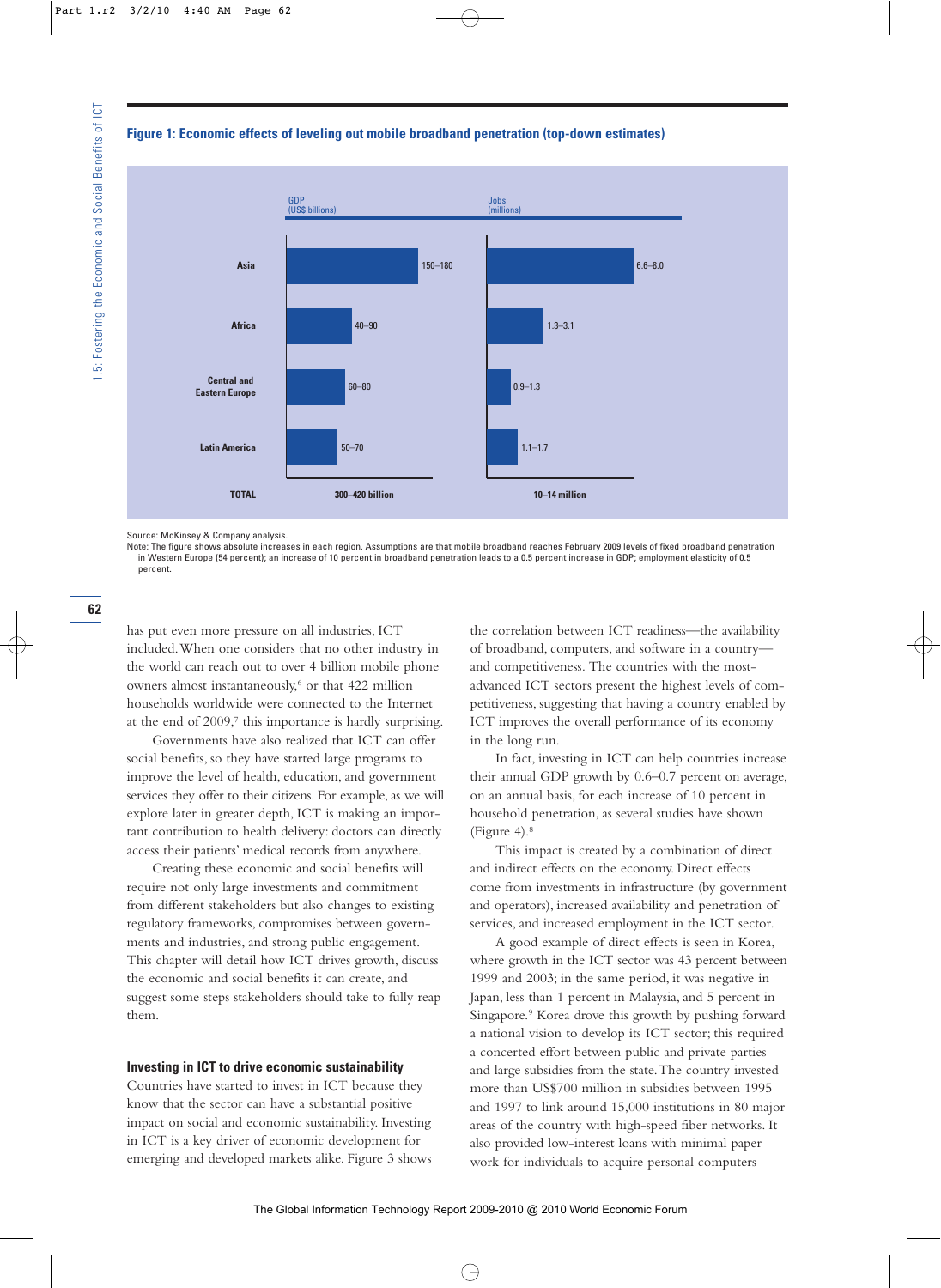





Source: September 2008 McKinsey survey of 4,787 consumers around the world.





Source: World Economic Forum, Competitiveness Index 2008–2009; McKinsey, Digital Opportunity Index 2008–2009.

Note: The Global Competitiveness Index is a composite index of indicators relating to institutions, infrastructure, macroeconomic environment, health, education, market efficiency, technological readiness, business sophistication, and innovation. The Digital Opportunity Index is a composite index of indicators relating to coverage/access, tariffs, equipment penetration, and broadband adoption.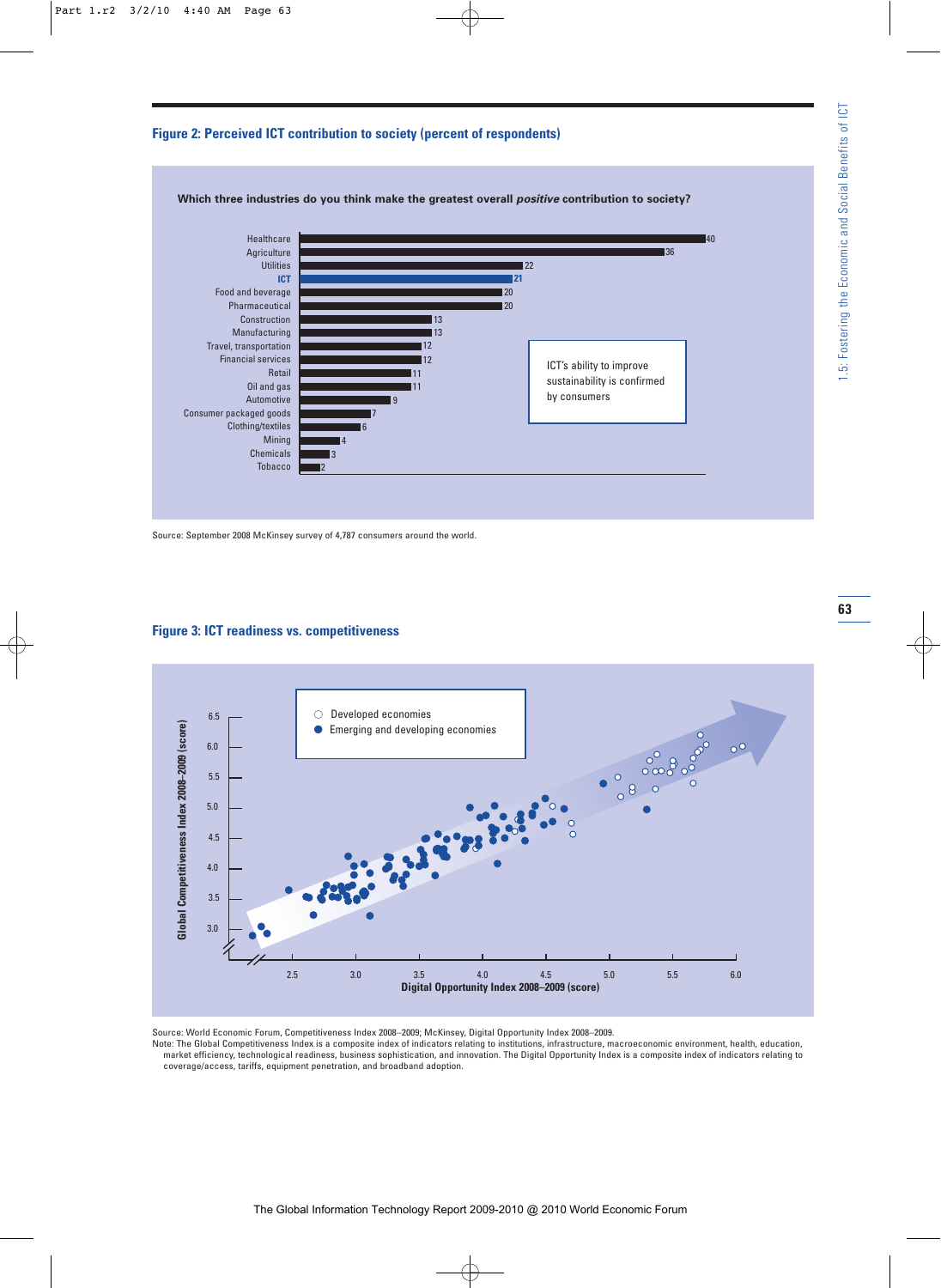## **Figure 4: Investment in broadband and economic growth**



Source: Qiang and Rossotto, 2009; CEBR, 2003; ACIL Tasman, 2004. Note: Gray boxes refer to the range indicated.

1 Tasmania region only.

(PCs) and budgets for the purchase of PCs for teachers and schools.The results are not only 99 percent broadband household penetration but also an ICT sector that is heavily entrenched in Korea's economy: it represents 17 percent of the country's GDP—making the largest contribution by any single sector—and it accounts for over 43 percent of total exports from the country.10

The direct effects of ICT can also be seen in bringing ICT services to remote, underserved areas. In this case, direct investments will bring job creation and extra spending that benefit the population in these areas.Telefónica, for example developed the Intégrame initiative in Peru, which aims at extending ICT services via public-private partnerships.As a result of these partnerships, mobile, landline, Internet access, and television services are now offered using wireless technology at better tariffs to 62,300 people in 180 locations throughout the country. Further, Intégrame has opened new markets for Telefónica and increased the speed of social and economic development through the inclusion of rural communities.11

ICT's indirect effects include productivity gains for businesses, increased foreign direct investments as a consequence of a country being ICT-enabled, the creation of innovative industry clusters such as knowledge cities, and higher exports of ICT services such as outsourcing.

The Indian Tobacco Company, an Indian conglomerate, illustrates ICT productivity gains for an economy.Their agri-business division, one of India's largest exporters of agricultural commodities, created e-Choupal in 2000 as a supply chain management system to reach farmers.These have traditionally sold their products through inefficient physical marketplaces where they are forced to take whatever price is offered because they have limited access to information on market prices. E-Choupal, a kiosk with computers and Internet access, is a virtual marketplace where farmers can sell their products (e.g., soy, tobacco, wheat, shrimp) directly to producers, without paying fees to traders or commissions to agents.The tool also provides information in local languages about the weather, market prices, and farming best practices, as well as general news. According to Mr Singh, a farmer in the northern state of Uttar Pradesh, annual incomes in Kurthia have risen from up to Rs50,000 ( $\sim \text{\textsterling}800$ ) before e-Choupal to  $Rs100,000-Rs120,000 \approx \text{\textsterling}1,600-1,900$ .<sup>12</sup>

E-Choupal has been useful not only for users but also for ICT, because it has created profitable direct access to farmers and raw materials without intermediary fees.As of 2009, e-Choupal had reached 4 million Indian farmers in 40,000 villages through 6,500 kiosks; the goal is to reach 10 million farmers by 2012.13

#### **The social benefits of ICT**

Beyond encouraging economic growth, the ICT industry is helping to achieve social sustainability by improving the way societies and governments provide education, healthcare, and services to citizens.Additionally, the ICT

64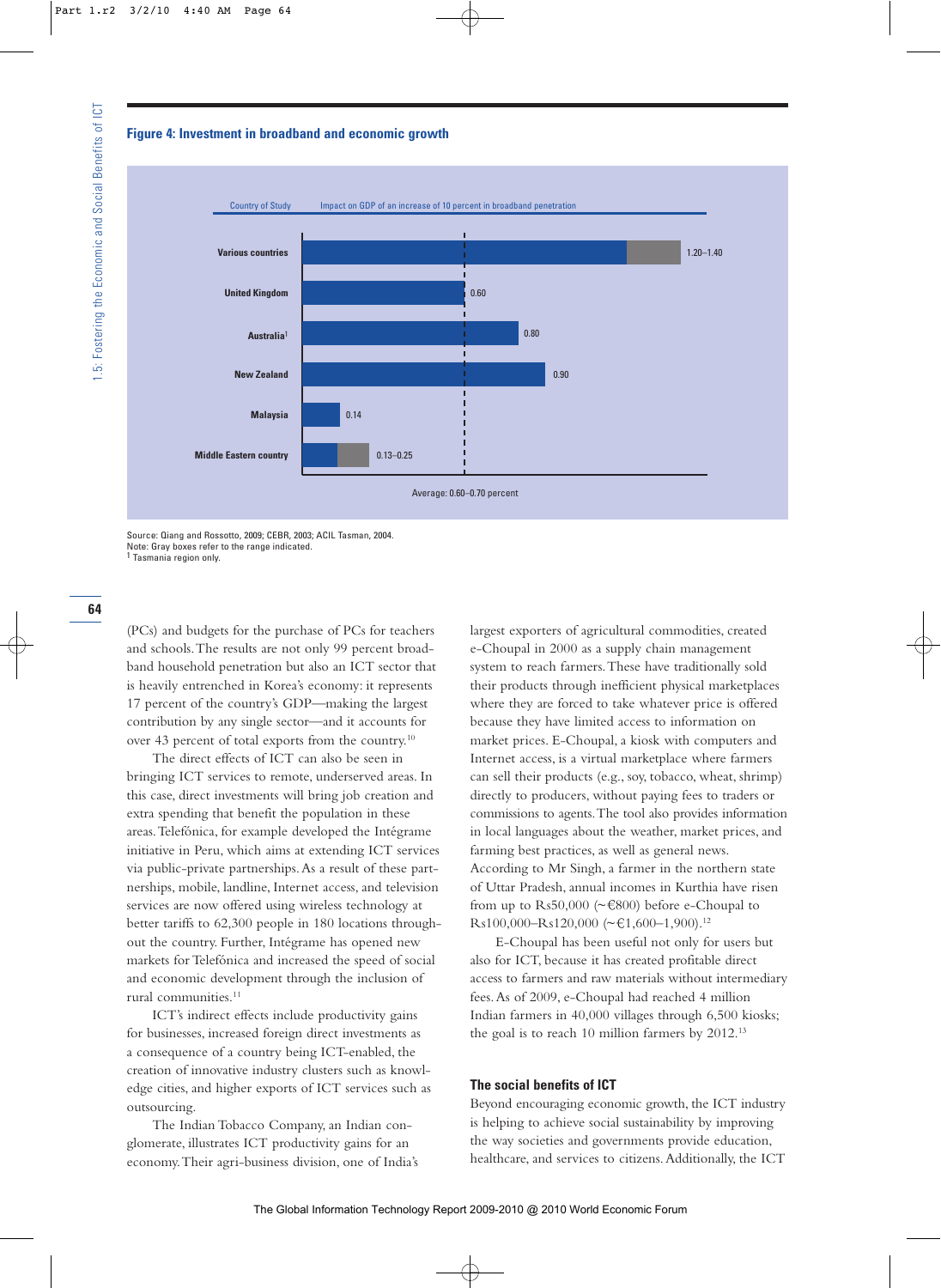industry is changing the way people interact with each other, creating longer-term and largely positive changes in a variety of areas.

## ICT's impact on education

The ICT sector has already dramatically changed the way people study.A wide range of information is available free on the Internet—something that was unthinkable just 20 years ago.The use of email, websites, and virtual classrooms and libraries has proliferated, facilitating the sharing of information on a large scale.

Some countries have set specific initiatives to improve education through ICT. For instance, the deployment of the Jordan Education Initiative (JEI), a public-private partnership that aims to improve education in Jordan through the effective use of ICT, was launched in 2003 with the support of the World Economic Forum. Partnerships with multinational companies such as Microsoft and Cisco have enabled the equipment, with computer labs and broadband Internet, of 100 "Discovery Schools" around the country, along with the creation of e-learning curricula for 50,000 pupils and information technology (IT) training schemes for 3,200 teachers.14 The performance of Jordan's students is higher in Discovery Schools than in other schools, and higher levels of education are key to reducing unemployment and poverty.

Another interesting example of an e-education program is in South Africa, a country with a 30 percent adult illiteracy rate. In partnerships with local communities, IBM has implemented labs in schools and associations that use a free Web-based program called Reading Companion.The program employs an innovative speech-recognition technology that listens, guides, and teaches children and adults to read English and improve their literacy skills.15 For children, the software provides a solid grounding in reading, while it allows adults to gain literacy skills that will help them to search for a job and obtain a driver's license, among many other things.According to IBM, independent evaluations of the technology have shown that young students using the software tested significantly higher on word recognition and comprehension tasks. For adults, the software improved English pronunciation and reading skills, contributed to learning gains, and enabled greater comfort with technology.Access to Reading Companion will be expanded to over 1,000 schools in South Africa over the next three years.<sup>16</sup> In addition, more than 600 sites, schools, and nonprofit organizations are using Reading Companion in 22 countries.17

#### ICT's impact on healthcare

The use of ICT for health (e-health) has the potential to transform healthcare by efficiently connecting people and improving information sharing. Currently, e-health is predominantly seen in developed countries. But as the availability of ICT spreads rapidly in the

developing world, there is an opportunity to expand healthcare access to areas where distance, poverty, and scarce resources are currently barriers to even basic care.

Thanks to ICT, doctors can access patients' medical records more easily, have immediate access to test results from a laboratory, and deliver prescriptions directly to pharmacists. Patients with heart problems can carry monitors, which alert their doctors if their conditions change yet allow them to continue with their daily lives as usual.

Denmark is a leading country in national healthcare information exchange, with the successful development of its national e-health plan.The healthcare portal was created in 2003 to enable patients to view their medical profiles and histories, renew their prescriptions, book appointments with doctors, and so on.<sup>18</sup> Healthcare professionals also have access to the same information and additional clinical knowledge.Through the careful use of IT, the Danish health system has saved money, improved efficiency, and laid the foundation for improvements in the quality of care.<sup>19</sup>

Another example is a major hospital chain in India, Apollo Hospitals. In collaboration with a leading provider of telecommunications and data communications systems, they are providing basic diagnostics (blood pressure), medical check-ups, and consultation via mobile services.<sup>20</sup> This project will enable the provision of affordable and accessible healthcare to millions of people in remote areas.

### ICT's impact on government services

Early breakthroughs in e-government—such as the use of ICT to provide and improve public-sector services, transactions, and interactions—have enabled government organizations to deliver better services more efficiently. In many countries, more than 70 percent of taxpayers now file taxes electronically, for example, and many other transactions—ranging from renewing drivers' licenses and paying parking tickets to managing government benefits—can be conducted online. Citizens have a much easier and faster access to government services.

In Singapore, for example, citizens can buy replacement identity cards online by submitting digital passport-sized color photographs and scanned copies of existing identity cards.Also, when citizens are changing their residential address, they need to submit just one single report and all government agencies, educational institutions, and selected private companies will automatically be notified.A customer perception survey conducted by the Ministry of Finance and Infocomm in Singapore showed that, in 2008, 85 percent of respondents made transactions with government electronically, and 88 percent were satisfied, for four main reasons: it is easy to find information, it is userfriendly, the transaction is fast, and it is easy to complete.<sup>21</sup>

In Malta, to take another example, citizens can purchase online copies of personal documents for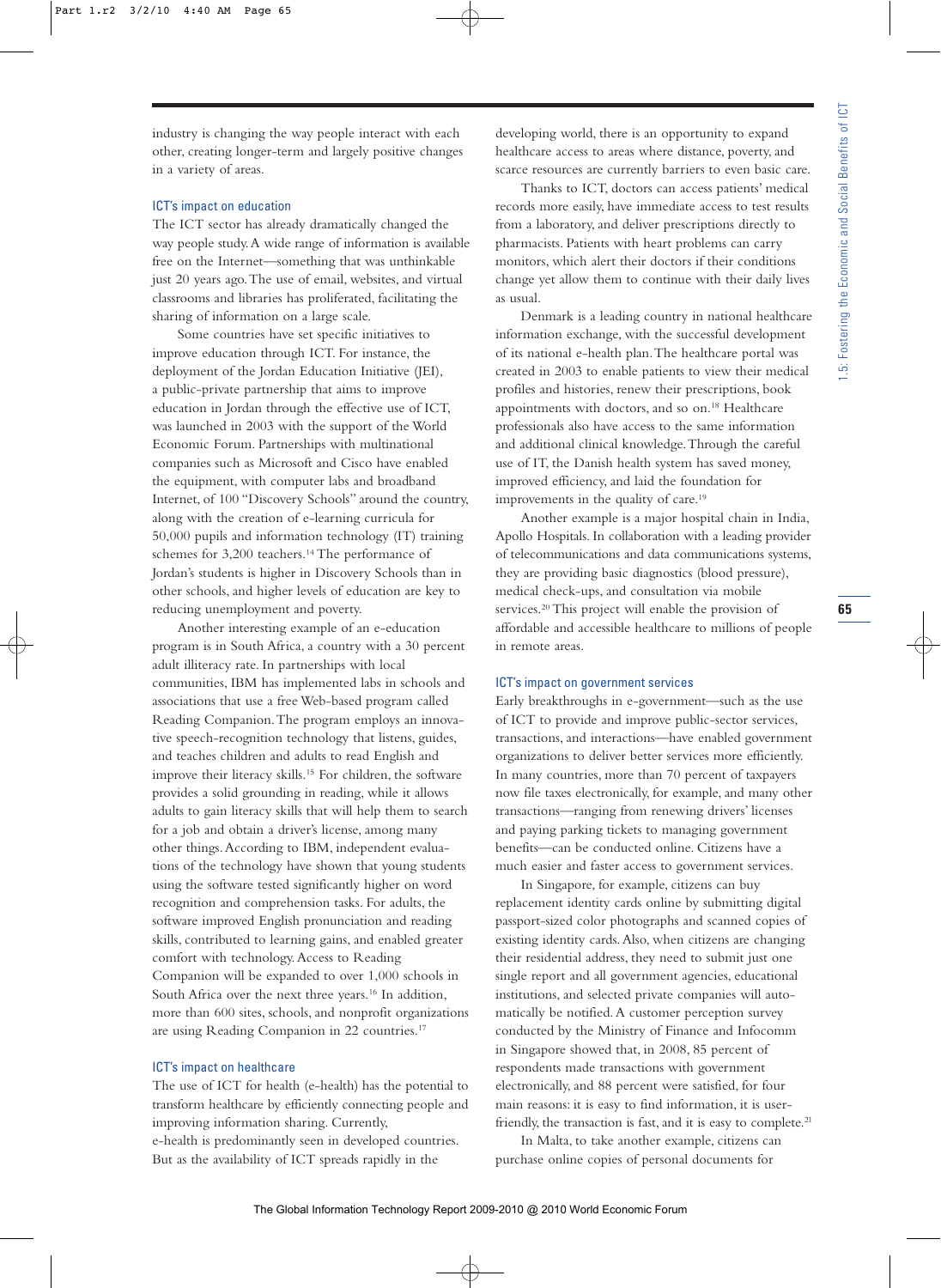themselves and family members (e.g., birth, marriage, and death certificates) dating back to the 1880s. Benefits for governments that are offering these types of services are huge."As recent research shows," noted Eurochambres Secretary-General Arnaldo Abruzzini in November 2009,"electronic procedures will lead to more bidders and thus increased competition, which could create savings in the order of  $£150$  billion EUwide."22

#### Improving information access and communications

ICT is changing the way people access information (with Google and Wikipedia, for example) and interact with each other (through blogs, social

networking sites, virtual reality sites, and so forth). Social networking websites have changed the job recruitment rules.Today these sites are *the* places to find a job and recruit talent.A recent survey, conducted in May 2009, revealed that 72 percent of US companies plan to increase their use of social network recruiting. Ninety-five percent of companies used LinkedIn; Facebook use by companies grew from 36 percent in 2008 to 59 percent in 2009.23 Interestingly, it also seems that employers are more satisfied with the quality of candidates from employee referrals and social networks than of those from job boards. From the candidate's point of view, a recent survey showed that today 6 percent of respondents found their last job via a social networking site—which is fairly high when one takes into account that these websites started to acquire a critical mass only a few years ago.<sup>24</sup> It seems likely that such sources for job hunting and recruiting will only grow in importance given their overall growth in use.

The latest presidential election in the United States heavily leveraged these types of social networking websites. Internet users could have a connection with then-Senator Obama on more than 15 social networking sites,25 meaning that regardless of Internet users' preferences, all of them could connect with Obama's pages. For instance, on Facebook, the largest group of Obama's supporters is composed of 1 million people, the Obama MySpace page currently has 1.9 million friends,26 and Obama has 3.1 million followers on Twitter.27 He also created his own social network website, MyBarackObama.com, where 2 million profiles were created.28 The large network created by online channels allowed Obama to reach out to people who had not been involved in politics before and would have not been involved otherwise.

The power of the change generated by social networks was also evident when a 25-year-old Moldovan woman put a message in Twitter after she and her six other friends were discussing doing something about the recent—and allegedly fraudulent—parliamentary elections.This message created a demonstration that raided the parliament and pushed the Moldovan president to order a recount of the recently held elections.

Speaking about the power of Twitter, the woman said "we expected at the most a couple of hundred friends, friends of friends, and colleagues […] when we went to the square, there were 20,000 people waiting there. It was unbelievable."29

All these examples show new ways in which innovative ICT technologies are having a profound impact on the way people interact and communicate with each other. Many of these technologies will undoubtedly lead to new social benefits.

# **Unleashing the potential of ICT requires investments**

The economic and social benefits of ICT are clear. However, this impact could be significantly increased if the penetration of ICT, including mobile phones, broadband, and PCs, was expanded. Figure 5 shows the coverage of these technologies in the different regions of the world. Developed countries have room to continue to expand their current penetration of these technologies, but also—and possibly more pressing—emerging economies need to close the gap with more advanced economies to reap the benefits of ICT. If they can, ICT will likely bring them even more significant benefits than it will to developed economies.

Increasing the penetration levels of high-speed broadband, mobile, and PCs wasin developed and developing countries will be extremely costly and is not likely to be profitable for ICT companies alone. For example, in the EU15 countries, McKinsey estimates that the capital investments required to bring high-speed, fixed broadband networks will be as much as  $£250-300$  billion over the next couple of years.30 But in this same region, the industry will generate some  $\epsilon$ 250 billion in cash flows over the next five years.31 That means that the industry would need to invest all available cash to build these networks, leaving nothing for maintenance or other types of network upgrades, or anything else.At its current investment rates, the industry would take some 15 years to roll out new networks.The situation is obviously even more unbalanced in emerging economies, where penetration levels are lower—and consequently the necessary investments would be higher—than in Europe.

The estimates above indicate that governments, at least in Europe, will need to invest large amounts of money to enable their countries with ICT. Making these investments work will require a concerted approach among all industry stakeholders.

# **All stakeholders need to adapt their strategies and cooperate**

It is no easy task to align the interests of the various stakeholders when so much is at stake: ICT companies seek revenue, governments seek access to innovative services and tax revenues as well as economic growth,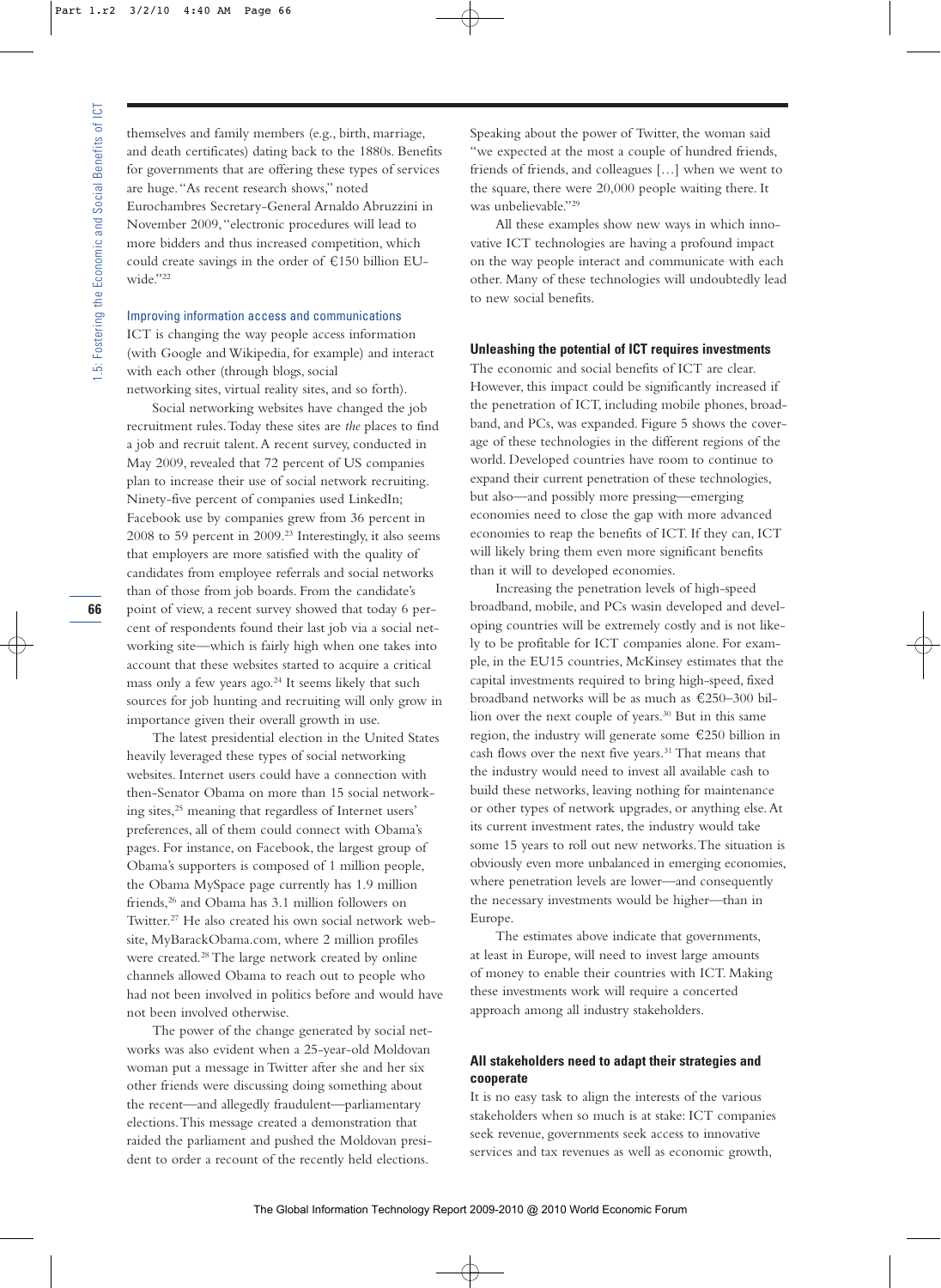



Source: Pyramid Research data, Q3 2008; World Cellular Information Service (WCIS) online database, accessed October 2009.

and regulators seek consumer welfare and competition. Countries that manage to bring the different agendas together will see faster adoption of ICT and will be better positioned to benefit from it. Below there are some suggestions for each group.

## Government's role: To build and support ICT strategies

Governments around the world are acknowledging, sooner or later, that the benefits of ICT are great and also that the business case is difficult for ICT companies. The main role of the government should be to help craft and support a vision for the ICT sector that can bring the interests of the different parties together and put them to work toward a common goal.The best way to do this is by:

## *Creating a strong ICT vision and strategy*

Governments around the world are realizing that having an ICT vision matters—they need to understand how their ICT sector can best enable other parts of their economies and social interests in order to convene industry stakeholders and align them to work toward that vision.

Governments in the most networked countries have done just that. Singapore, for instance, has a vision of becoming an information society by 2015.To do this, its government has put in place a strategy called *Singapore i2015,* which, according to Vivian Balakrishnan, Singapore's minister for communication, seeks to "double the value added of the ICT industry to \$17

billion, to triple ICT exports to \$40 billion, to quadruple software and IT services revenues to \$24 billion, and finally to create of 80,000 new jobs, achieve a household broadband penetration rate of 90 percent and ensure that every household with school-going children will own a computer with connections to the Internet."32

The Singaporean government is working on stimulating the demand for ICT services by sponsoring a broad range of programs such as e-learning, e-health, and e-government. It is creating initiatives to put several sectors of its economy at the global technological forefront.The e-logistics program, for example, aims at orchestrating supply chain processes in the logistics industry, which includes the busiest port in the world in terms of tonnage, to increase manufacturing productivity in Singapore.

# *Supporting the ICT strategy financially*

Initial government financial support to a country's ICT strategy is crucial since economic benefits and demand for some of the new services will necessarily be unclear for industry players. Many countries in the world have made significant investments in the past couple of years (Figure 6).

# The industry's role: Deploying state-of-the-art networks and creating innovative products

The ICT industry—more specifically, ICT companies should re-examine its potential and take advantage of its significance in order to create social, economic, and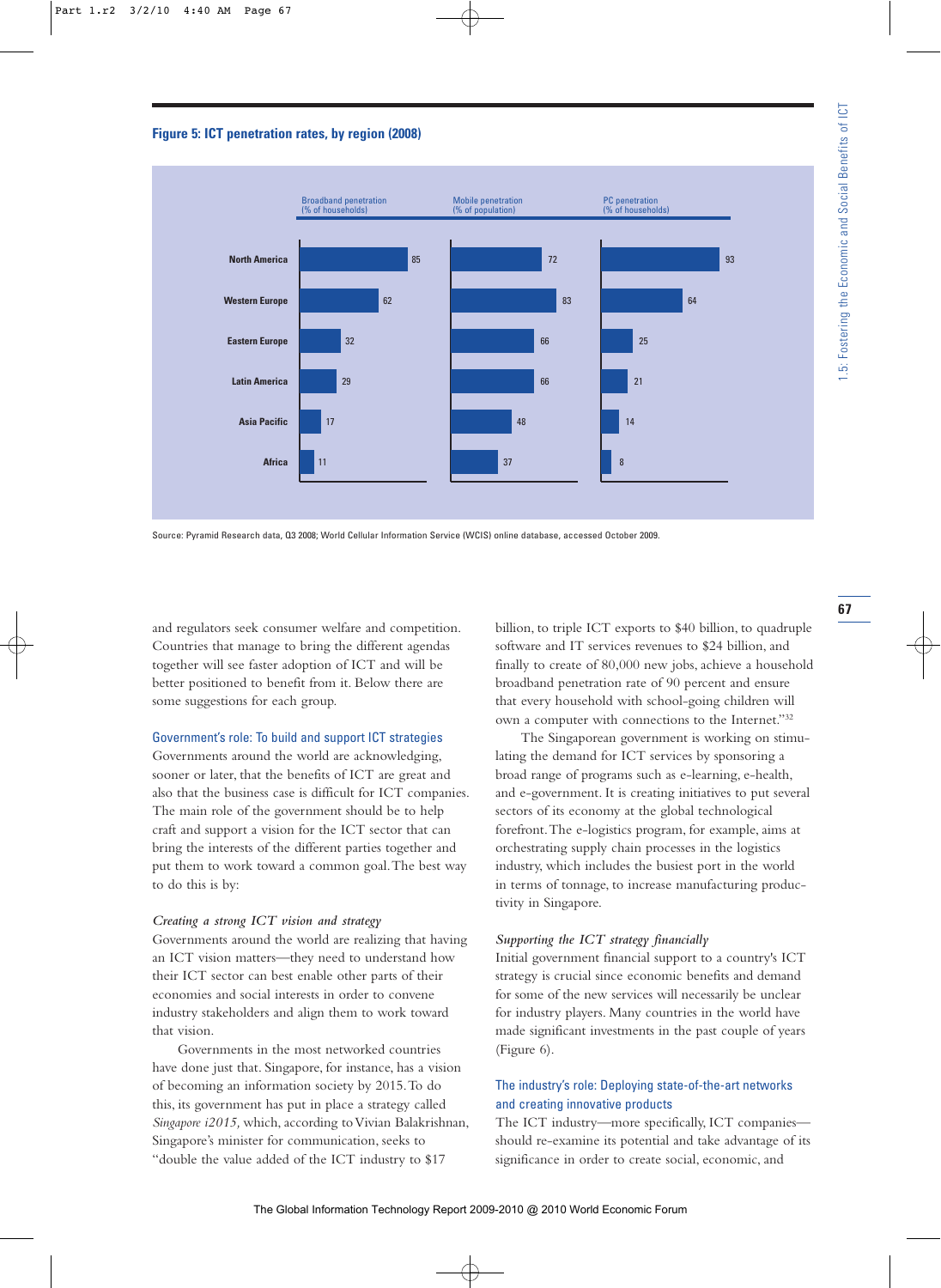## **Figure 6: Announced government support for ICT development**



Source: McKinsey & Company analysis.

68

environmental benefits.This is not an industry that should be looking for profit alone; it is an industry that is part of the solution for many countries that face key challenges such as climate change or economic development for their people. Other industry stakeholders, such as governments and regulators, will start to expect more and more from the industry. Failing to participate in helping countries and people reap the benefits of ICT can actually put the industry's current business models at risk, if, for instance, unfavorable regulations were to be passed.

Industry stakeholders can do this by concentrating on what they do best: deploying state-of-the-art networks that all citizens can access and developing innovative products that help countries increase their social, economic, and environmental sustainability. If done strategically, many sustainability activities create financial value for the ICT industry. Other recent McKinsey research shows that these activities can create financial value along the four dimensions of value the market typically assesses: growth, return on capital, risk management, and management quality.33

# The regulators' role: Creating the right incentives for industry to develop the ICT sector

Regulators and competition authorities will need to manage the way they design industry incentives carefully. They must allow the industry to generate enough profits to make their investments affordable while maintaining low enough prices to promote adopting the service.

It is this wide service adoption that will enable most of the potential social and economic benefits.

The challenge for regulators is not an easy one. It can be illustrated by what is currently one of the hottest debates in the industry: the network neutrality debate. In this discussion, network operators (mobile and fixed) are trying to differentiate the way in which data are handled on their networks by giving higher or lower priority to different content. For example, if a content provider would like some types of services to reach the final customer faster (a video, for example), it would need to pay an extra fee. Network operators do not want companies using their expensive networks free of charge; content providers do not want to pay for the use of networks when they never had to pay for this before. Both groups have strong positions that offer benefit to society in different ways—faster networks versus more content availability.The way regulators resolve the issue will have significant effects on industry structure.

ICT is an increasingly important industry economically, and—because of the nature of its products and services—one that can create significant benefits for society as well. Increasing the reach of ICT creates economic growth and enables better healthcare, education, and government services, among many other social benefits. And all this can happen while ICT reduces its carbon emissions.

The key to reaping ICT's economic and social benefits is cooperation among the industry, regulators, and government policymakers. Government has a central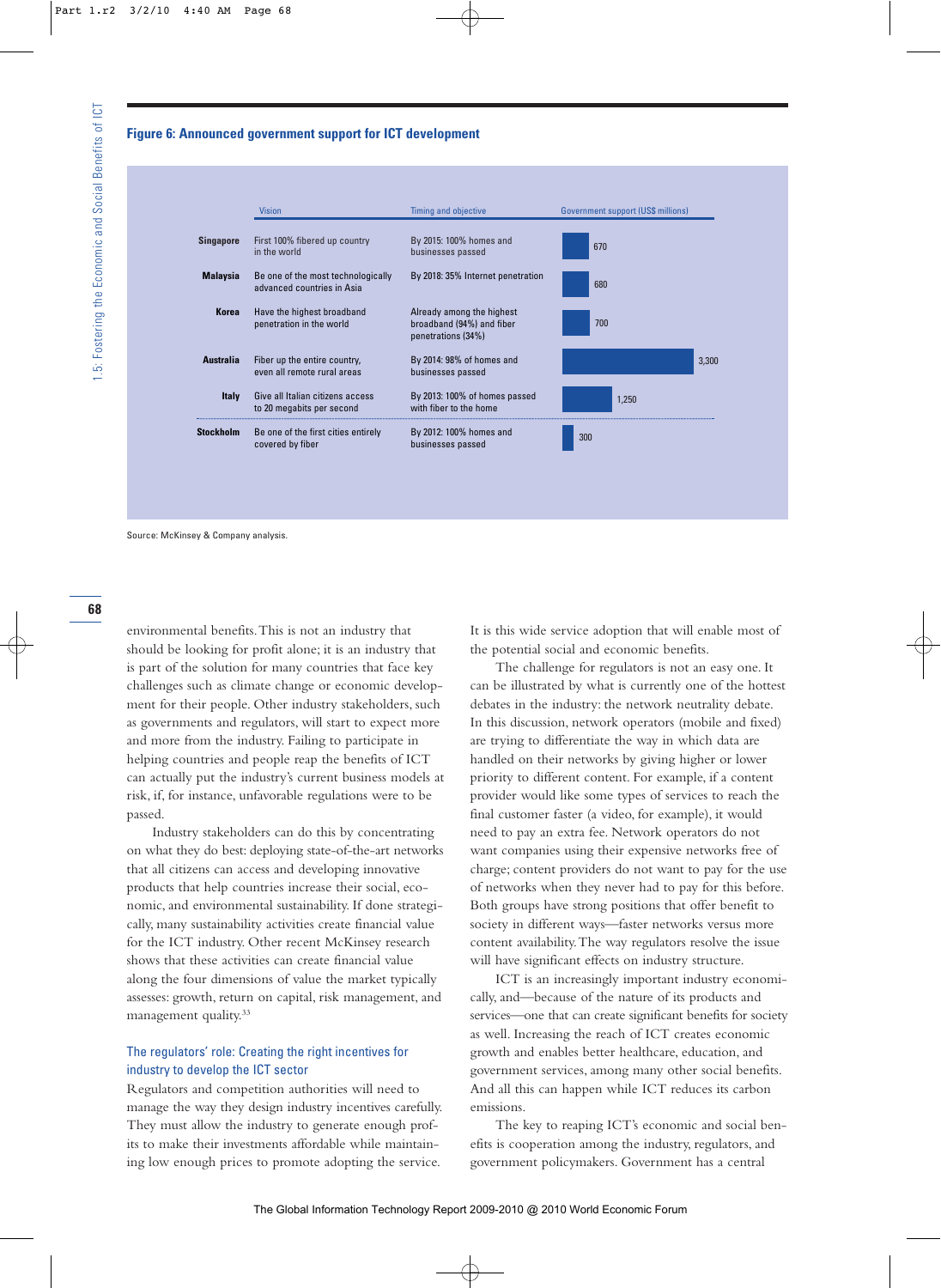role to play: in countries that have succeeded with ICT investments, government has provided both a clear strategy and crucial initial funding.We hope that a better understanding of ICT benefits will encourage all stakeholders to work together on the next generation of ICT investment.

#### **Notes**

- 1 McKinsey analysis; data are from Global Insight, timeframe 2003–20.
- 2 The Climate Group 2008.
- 3 Obama 2009.
- 4 Brown made these remarks in an interview with The Observer in January, 2009. See Hinsliff 2009.
- 5 McKinsey consumer surveys in July 2006, September 2007, and September 2008
- 6 ITU World Telecommunication/ICT Indicators Database, 2009.
- 7 Gartner 2009.
- 8 The impact of the ICT sector is likened to that of investing in high speed Internet access. See Qiang and Rossotto 2009; CEBR 2003, and ACIL Tasman 2004.
- 9 McKinsey analysis; data are from Global Insight, timeframe 1999–2003.
- 10 Ministry of Information and Communication (MIC) of Korea.
- 11 Telefónica website, Intégrame case study, available at http://www.telefonica.com/ext/rc08/atlasrc/cspages/site/ casestudypopup-en-08073.html.
- 12 Yee 2008; see also http://www.echoupal.com/.
- 13 ITC Infotech's presentation to the German Global Compact Network, June 4, 2009, Berlin.
- 14 See http://www.weforum.org/en/initiatives/gei/ Jordan%20Education%20Initiative/index.htm.
- 15 See IBM, Corporate Citizenship & Corporate Affairs, Grant Programs, available at http://www.ibm.com/ibm/ibmgives/ grant/adult/ReadingCompanion.shtml.
- 16 See IBM 2008.
- 17 See IBM 2008.
- 18 See www.sundhed.dk.
- 19 Edwards 2006.
- 20 Ericsson website, www.ericsson.com/thecompany/press/ releases/2008/06/1225191, Corporate Social Responsibility Report 2008.
- 21 According to the Infocomm Development Authority (IDA) of Singapore website (http://www.ida.gov.sg/Publications/ 20090717150535.aspx), the E-Government Customer Perception Survey was conducted in March 2009 with 1,200 respondents above the age of 15.
- 22 Vandystadt 2009.
- 23 "2009 Social Recruitment Survey Results," Jobvite survey, May 2009 in the United States with 438 respondents (human resources and talent management professionals). See http://recruiting.jobvite.com/2009-social-recruitment-survey.html.
- 24 Linked-In Survey realized online since February 2009 with 4,300 respondents in November 2009. See http://www.linkedin.com/ osview/canvas?\_ch\_page\_id=1&\_ch\_panel\_id=1&\_ch\_app\_id= 7231830&\_applicationId=1900&\_ownerId=0&appParams= {%22uri%22:%22\/answers\/show\/20649%22}.
- 25 Vargas 2008.
- 26 MySpace website, as of January 2010.
- 27 Twitter website, as of January 2010.
- 28 Melber 2008.
- 29 Stack 2009.
- 30 McKinsey estimates, assuming 50 percent of homes passed with Fibre To The Home (FTTH) and 40 percent with Fiber to the Curb (FTTC); estimated upgrade cost for FTTH of  $£ 1,100-1,400$  per household.
- 31 McKinsey estimates.
- 32 Balakrishnan, 2007.
- 33 Mirvis and Ryu 2009.

#### **References**

- ACIL Tasman. 2004. Economic Impacts of Broadband Adoption in Victoria. June. Melbourne: ACIL Tasman.
- Balakrishnan, V. 2007. Speech of Vivian Balakrishnan, Singapore's minister for community development, youth and sports, and second minister of information, communication and the arts at the American Chamber of Commerce Singapore, August 2.
- CEBR. 2003. The Economic Impact of a Competitive Market for Broadband. November.
- The Climate Group. 2008. SMART 2020: Enabling the Low Carbon Economy in the Information Age. Report by The Climate Group on behalf of the Global e-Sustainability Initiative (GeSI), with independent analysis by McKinsey & Company. Available at http://www.smart2020.org/.
- The Economist. 2007. "Full-Spectrum Dominance: Telecoms in India." The Economist November 29, 8557: 77.
- Edwards, J. 2006. "Denmark's Achievements with Healthcare Information Exchange." Gartner Case Study, no. G00138713, May 30. Gartner. Available at http://www-03.ibm.com/industries/ ca/en/healthcare/files/gartner-case\_study-denmarks\_ achievementswHIE.pdf.
- Ericsson. 2008. Ericsson Corporate Social Responsibility and Sustainability Report 2008. Available at http://www.ericsson.com/ ericsson/corporate\_responsibility/index.shtml.
- Gartner. 2009. "Gartner Says One in Five Households Worldwide Will Have a Foxed Broadband Connection by End of 2009." Press Release, September 28 Available at http://www.gartner.com/ it/page.jsp?id=1189323.
- Hinsliff, G. 2009. "Brown Unveils Plan to Create 100,000 Jobs." UK Prime Minister Gordon Brown's New Year Interview with The Observer, January 4. Available at http://www.guardian.co.uk/ politics/2009/jan/04/gordon-brown-employment-new-deal.
- IBM. Corporate Citizenship & Corporate Affairs, Grant Programs. Available at http://www.ibm.com/ibm/ibmgives/grant/index.shtml.
- 2008. "Global Citizenship across Society." IBM Corporate Responsibility. Available at http://www.ibm.com/ibm/ responsibility/dwnlds/AcrossSociety.pdf.
- ITU (International Telecommunication Union). 2008. Digital Opportunity Index 2008–2009.
- -. 2009. World Telecommunication/ICT Indicators Database. ITU.
- McKinsey & Company. 2006. "Wireless Unbound: The Surprising Economic Value and Untapped Potential of the Mobile Phone." McKinsey & Company White Paper, December.
- Melber, A. 2008. "Obama for America 2.0?" The Nation, December 23. Available at http://www.thenation.com/doc/20090112/melber.
- Mirvis, P. and K. Ryu. 2009. How Virtue Creates Value for Business and Society: Investigating the Value of Environmental, Social and Governance Activities. March. Chestnut Hill, MA: Boston College Center for Corporate Citizenship.
- Obama, Barack. 2009. "President-Elect Barack Obama on His American Recovery and Reinvestment Plan," Remarks of President-Elect Barack Obama as prepared for delivery. US News & World Report, January 8. Available at http://www.usnews.com/news/ stimulus/articles/2009/01/08/president-elect-barack-obama-onhis-american-recovery-and-reinvestment-plan.html.